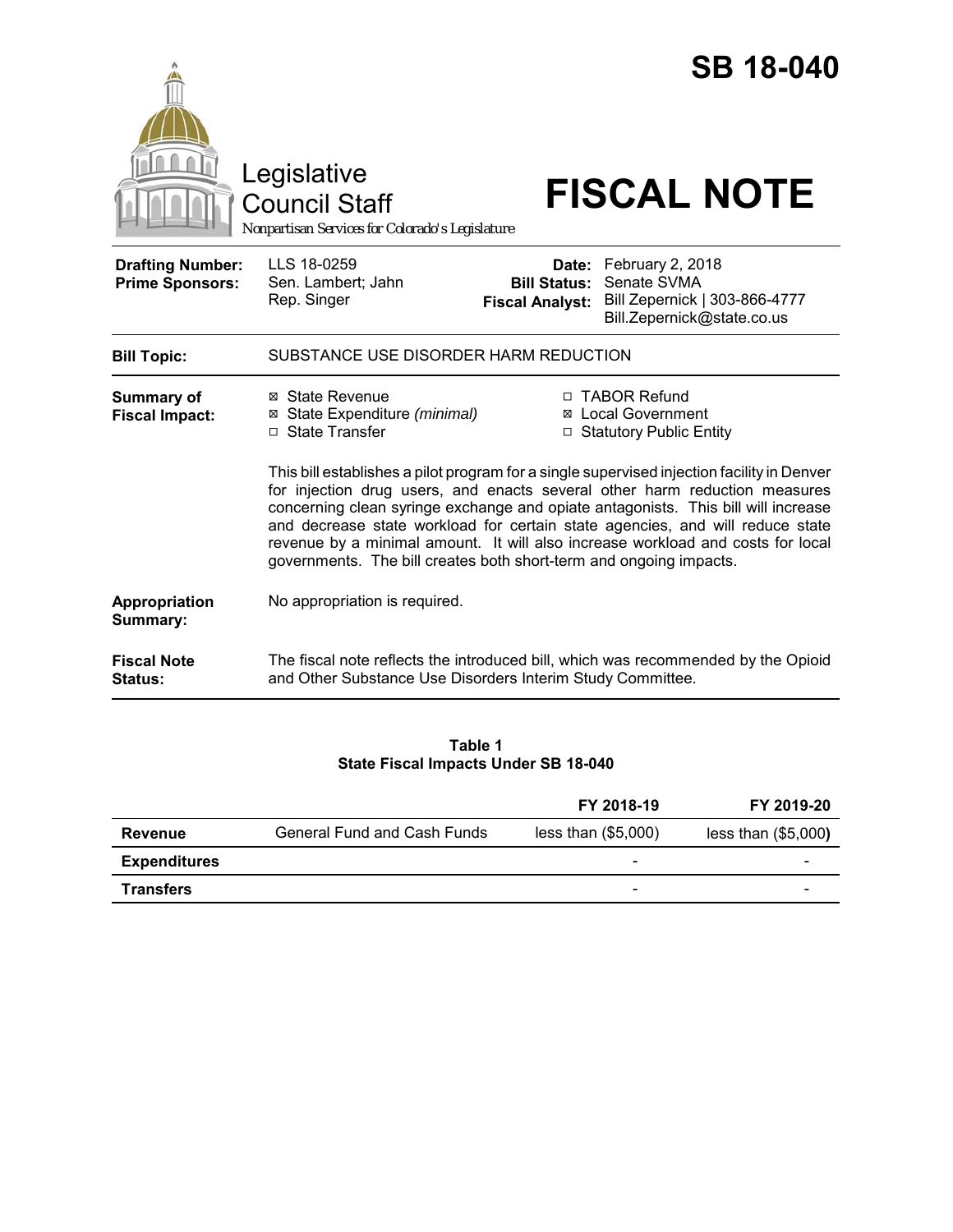February 2, 2018

## **Summary of Legislation**

This bill enacts several harm reduction measures concerning opioid and injection drug use. First, the bill establishes a pilot program in the City and County of Denver for a single supervised injection facility at which persons may inject previously obtained drugs under medical supervision. Civil and criminal immunity is granted to persons using drugs at the site and to staff and volunteers working at the facility. The supervised injection facility must be approved by the Denver Board of Health and may be operated by a contractor under the supervision of the Denver Public Health Agency. The pilot program ends on September 1, 2022.

Second, the bill allows hospitals to serve as clean syringe exchange program locations. Civil immunity is granted to individuals provided a clean syringe under a hospital-based exchange program. Third, the bill allows school districts and nonpublic schools to develop policies for obtaining opiate antagonists and allowing trained school employees to use these drugs in the event of an opioid-related overdose event. Lastly, the bill requires the Colorado Commission on Criminal and Juvenile Justice (CCJJ) in the Department of Public Safety to study criminal sentencing relating to opioids and synthetic opiates and present its findings in its annual report.

## **Comparable Crime and Assumptions**

Legislative Council Staff is required to include certain information in the fiscal note for any bill that creates a new crime, changes the classification of an existing crime, or changes an element of the existing crime that creates a new factual basis for the offense. This bill provides immunity from offenses concerning drug paraphernalia for participants, employees, and volunteers at the pilot program location.

Over the last three years, there were 23,888 cases filed concerning possession of drug paraphernalia (a drug petty offense); 21 cases concerning the manufacture, sale, or delivery of drug paraphernalia (a level 2 drug misdemeanor); and 1 case concerning the advertisement of drug paraphernalia (a level 2 drug misdemeanor). For possession of drug paraphernalia specifically, there were 2,584 persons convicted for this offense. In terms of the racial breakdown of these convictions, 2,289 were white, 141 were black, 118 were Hispanic, 23 were other/unknown, 7 were Asian, and 6 were Native American; for gender, 1,757 were male, 825 were female, and 2 were unknown.

Given the single location under the pilot program, any impact on drug paraphernalia possession-related offenses is assumed to be minimal; the bill is not expected to reduce the number of cases involving manufacture, sale, delivery, or advertisement of drug paraphernalia. Further, since establishment of the supervised injection facility and new hospital-based clean syringe exchange programs will take time to establish, fiscal impacts for this bill are assumed to start after July 1, 2018.

# **State Revenue**

Beginning in FY 2018-19, this bill is anticipated to decrease state revenue by less than \$5,000 per year. This impact will continue through FY 2022-23 when the pilot program ends.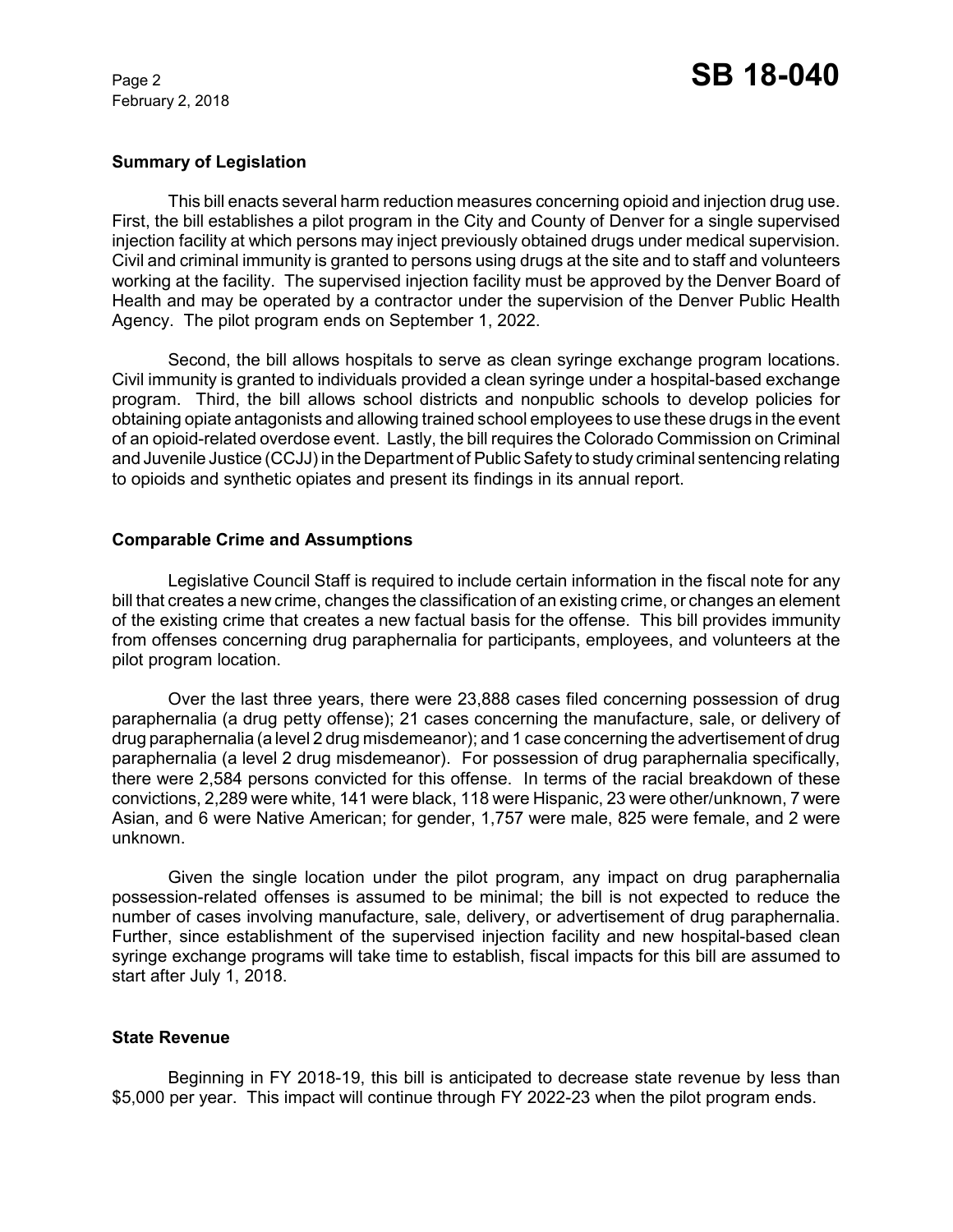February 2, 2018

**Criminal fines.** The bill is anticipated to decrease state revenue by less than \$5,000 per year, credited to the Fines Collection Cash Fund in the Judicial Department. The penalty for the drug petty offense of possession drug paraphernalia is a fine of up to \$100. Given that the courts have discretion in setting the fine amount and the low number of fines imposed by the courts in recent years, the fiscal note assumes that any revenue reduction is likely to be less than \$5,000 per year.

**Court and administrative fees.** The bill will also decrease state fee revenue from court fees to the General Fund and various cash funds by a minimal amount. Fees are imposed for a variety of court-related costs, which vary based on the offense but may include probation supervision, drug or sex offender surcharges, victim compensation, and late fees, among others. Some fee revenue is shared with local governments; refer to the Local Government Impact section for additional information.

### **State Expenditures**

The bill increases workload for some state agencies, while also potentially reducing workload and costs for other agencies and the courts. These impacts are discussed below.

**Department of Public Health and Environment.** The Department of Public Health and Environment (CDPHE) will potentially have increased workload starting in FY 2018-19 to monitor additional syringe exchange programs operated by hospitals and to process grant applications if these new programs seek available state funding. It is assumed this workload will be minimal and that grants for syringe exchange programs will be awarded within existing appropriations.

**Department of Public Safety.** The CCJJ will have additional workload in FY 2018-19 only to study criminal sentencing for synthetic opiates and to include recommendations in their annual report. The Department of Public Safety may have additional workload to provide additional staff support to the CCJJ. Given that this is an ongoing commission that looks at a broad spectrum of criminal justice issues, it is assumed that this work can be accomplished within existing appropriations.

**Judicial Department.** The trial courts in the Judicial Department may have a decrease in workload to the extent that criminal immunity for participants, employees, and volunteers at the supervised injection facility reduces the number of drug paraphernalia-related cases. This impact will begin in FY 2018-19 and continue until FY 2022-23 when the pilot program is repealed. This decrease is assumed to be minimal and no change in appropriations is required.

**Agencies providing representation to indigent persons.** Workload and costs for the Office of the State Public Defender and the Office of the Alternate Defense Counsel will minimally decrease between FY 2018-19 and FY 2022-23 to the extent that there are fewer drug paraphernalia cases in which representation is required under the bill. No change in appropriations to these agencies is required.

## **Local Government**

The bill has several impacts on local governments and school districts as described below.